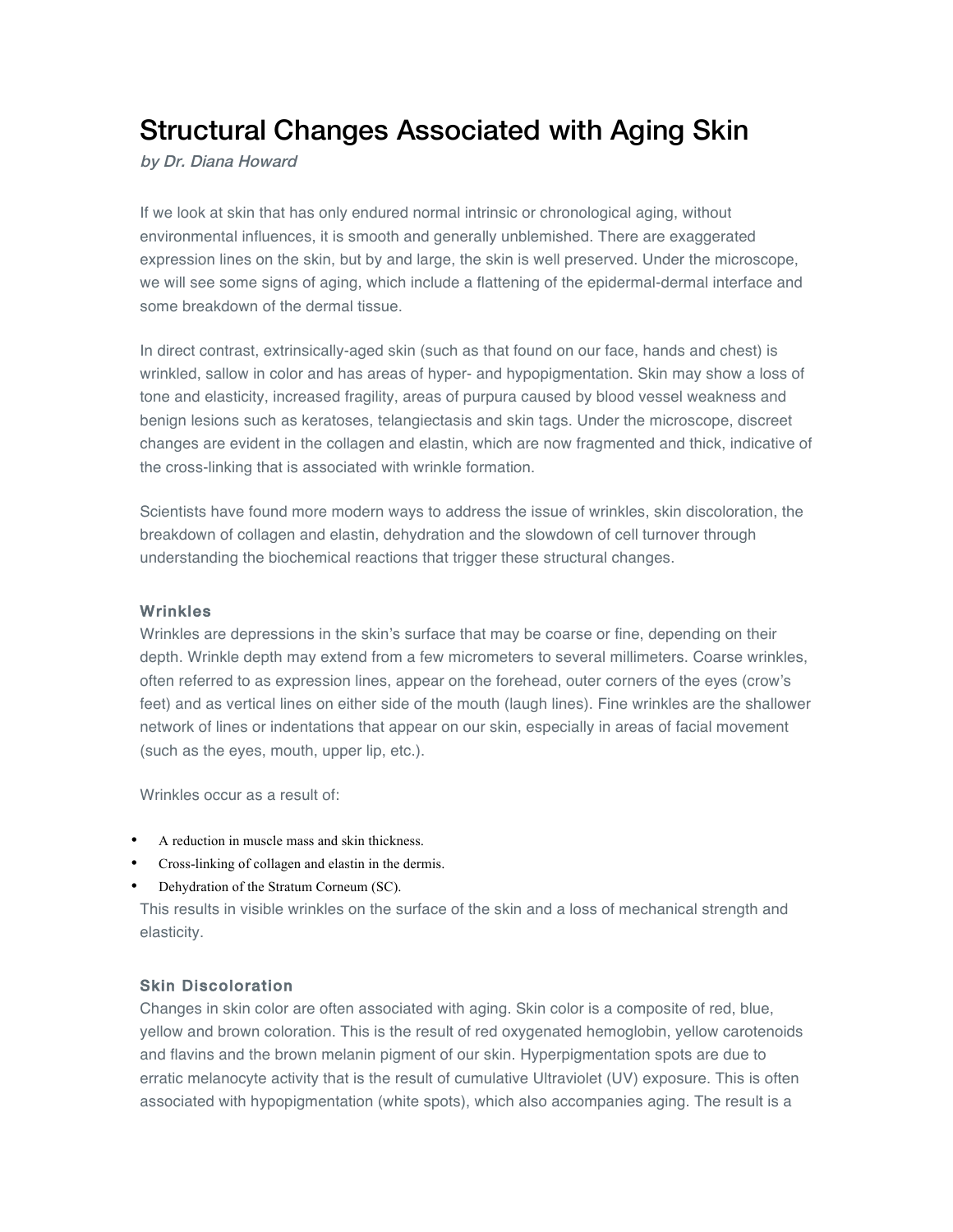mottled, older skin appearance made up of darker and depigmented areas. When we see an increase in yellow coloration in aged skin, it is the result of a decrease in brown melanin pigment along with a decline in red and blue-colored capillaries. In the case of cigarette smokers, the toxins cause a breakdown of elastin that also contributes to the yellow color of skin. This overall skin discoloration is often accompanied by an increase in broken veins.

While hyperpigmentation is most often associated with skin aging, we also see hypopigmentation due to a reduction in the number of melanocytes; there is a decline of 6-8% per decade after age 30, which accounts for the lighter skin color. This not only leads to a reduction in melanin (hypopigmentation), but it also accounts for a diminished protective capacity against UV exposure. Along with the decline in melanocytes, there is a reduction in both the number and functionality of the other dendritic cells of the epidermis (the Langerhans cells), which creates a lowered immune response for the skin. This results in decreased immune surveillance, which may account for the heightened incidence of premalignant and malignant lesions in aging skin.

### Breakdown of Collagen and Elastin

The majority of age-dependent changes that occur in our skin happen in the dermis, which can lose from 20-80% of its thickness during the aging process. This is the result of changes in the fibroblasts, the cells responsible for collagen, elastin and glycosaminoglycan (GAG) biosynthesis. Not only is the collagen and elastin produced at a slower rate, which impacts the skin's inability to repair itself, but the organization of the protein also changes, affecting the skin's structure.

The breakdown of collagen and elastin is controlled by the activity of Matrix Metalloproteinase (MMP) enzymes known as collagenase and elastase, respectively. Studies have shown that UV radiation activates these enzymes within hours of UVB exposure. Long-term elevation of the MMPs, which is typically found in people with prolonged exposure to sunlight, results in disorganized and clumped collagen and elastin that is characteristic of photodamaged skin.

Changes in elastin fibers are so characteristic in photoaged skin that the condition known as elastosis is considered a hallmark of photoaged skin. This is characterized by an accumulation of amorphous elastin protein and a breakdown in the typical structural layout, which results in decreased skin elasticity and tensile strength. This phenomenon accounts for why more mature skin takes longer to assume its original position when extended or pulled.

#### **Dehydration**

Like the collagen and elastin proteins of the dermis, the ground substance, or intercellular glue, that holds these proteins in place also undergoes age-related changes. There is less ground substance as we age, and distribution of GAGs, such as Hyaluronic Acid, changes as well. Studies have shown that the amount of Hyaluronic Acid found in the dermis starts to diminish as early as our forties. This loss, along with a comprised barrier layer in the epidermis, is most likely the cause of dehydration and loss of turgidity, which contributes to altered elasticity in aging skin.